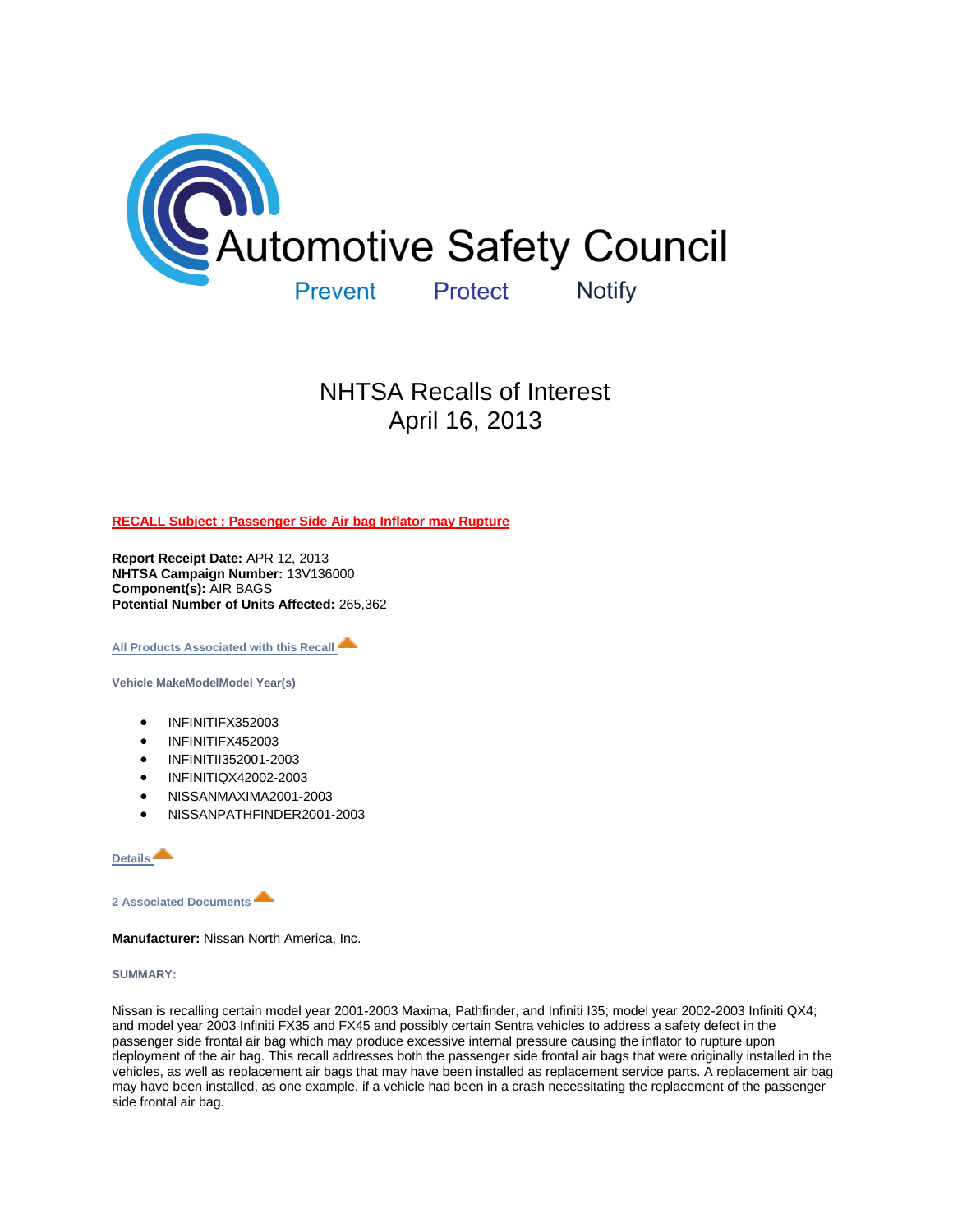## **CONSEQUENCE:**

In the event of a crash necessitating deployment of the passenger's frontal air bag, the inflator could rupture with metal fragments striking and potentially seriously injuring the passenger seat occupant or other occupants.

## **REMEDY:**

Owners of all vehicles on which a defective air bag may have been installed either as original equipment, or as a replacement, will be notified. Dealers will inspect vehicles, and where a defective air bag inflator is identified, the inflator will be replaced, free of charge. The manufacturer has not yet provided the agency with a notification schedule. Owners may contact Nissan Customer Service at 1-800-647-7261.

## **[RECALL Subject : Passenger Side Air bag Inflator may Rupture](http://www-odi.nhtsa.dot.gov/owners/SearchResults.action?searchType=ID&targetCategory=R&searchCriteria.nhtsa_ids=13V133&refurl=email)**

**Report Receipt Date:** APR 11, 2013 **NHTSA Campaign Number:** 13V133000 **Component(s):** AIR BAGS **Potential Number of Units Affected:** 0

**[All Products Associated with this Recall](http://www-odi.nhtsa.dot.gov/owners/SearchResults.action?searchType=ID&targetCategory=R&searchCriteria.nhtsa_ids=13V133&refurl=email)** 

**Vehicle MakeModelModel Year(s)**

- LEXUSSC2002-2004
- PONTIACVIBE2002-2004
- TOYOTACOROLLA2002-2004
- TOYOTACOROLLA MATRIX2002-2004
- TOYOTASEQUOIA2002-2004
- TOYOTATUNDRA2002-2004

**[Details](http://www-odi.nhtsa.dot.gov/owners/SearchResults.action?searchType=ID&targetCategory=R&searchCriteria.nhtsa_ids=13V133&refurl=email)**

**[2 Associated Documents](http://www-odi.nhtsa.dot.gov/owners/SearchResults.action?searchType=ID&targetCategory=R&searchCriteria.nhtsa_ids=13V133&refurl=email)** 

**Manufacturer:** Toyota Motor Engineering & Manufacturing

#### **SUMMARY:**

Toyota is recalling certain model year 2002 through 2004 Toyota Corolla, Corolla Matrix, Sequoia, Tundra, Lexus SC, and Pontiac Vibe vehicles to address a safety defect in the passenger side frontal air bag which may produce excessive internal pressure causing the inflator to rupture upon deployment of the air bag. This recall addresses both the passenger side frontal air bags that were originally installed in the vehicles, as well as replacement air bags that may have been installed as replacement service parts. A replacement air bag may have been installed, as one example, if a vehicle had been in a crash necessitating the replacement of the passenger side frontal air bag.

# **CONSEQUENCE:**

In the event of a crash necessitating deployment of the passenger's frontal air bag, the inflator could rupture with metal fragments striking and potentially seriously injuring the passenger seat occupant or other occupants.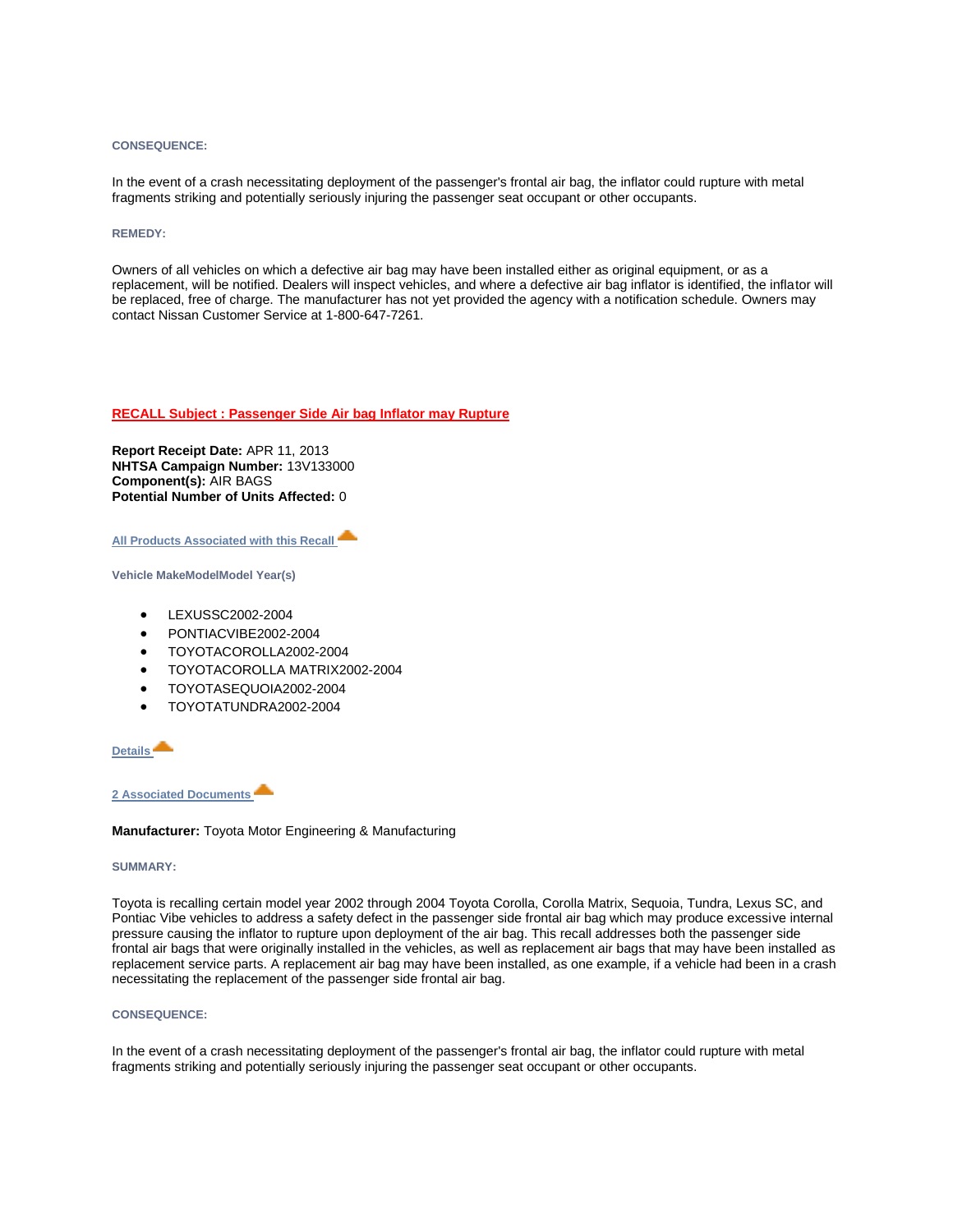**REMEDY:**

Toyota will notify owners of affected Toyota and Lexus vehicles and General Motors will notify owners of affected Pontiac Vibe vehicles. Toyota, Lexus, and GM dealers will inspect vehicles, and where a defective air bag inflator is identified, the inflator will be replaced, free of charge. The manufacturer has not yet provided the agency with a notification schedule. Toyota and Lexus owners may contact Toyota at 1-800-331-4331. Pontiac Vibe owners may contact GM at 1-800-521-7300.

# **[RECALL Subject : Passenger Side Air Bag Inflator may Rupture](http://www-odi.nhtsa.dot.gov/owners/SearchResults.action?searchType=ID&targetCategory=R&searchCriteria.nhtsa_ids=13V132&refurl=email)**

**Report Receipt Date:** APR 11, 2013 **NHTSA Campaign Number:** 13V132000 **Component(s):** AIR BAGS **Potential Number of Units Affected:** 561,422

**[All Products Associated with this Recall](http://www-odi.nhtsa.dot.gov/owners/SearchResults.action?searchType=ID&targetCategory=R&searchCriteria.nhtsa_ids=13V132&refurl=email)** 

**Vehicle MakeModelModel Year(s)**

- HONDACIVIC2001-2003
- HONDACR-V2002-2003
- HONDAODYSSEY2002

# **[Details](http://www-odi.nhtsa.dot.gov/owners/SearchResults.action?searchType=ID&targetCategory=R&searchCriteria.nhtsa_ids=13V132&refurl=email)**

**[5 Associated Documents](http://www-odi.nhtsa.dot.gov/owners/SearchResults.action?searchType=ID&targetCategory=R&searchCriteria.nhtsa_ids=13V132&refurl=email)** 

**Manufacturer:** Honda (American Honda Motor Co.)

#### **SUMMARY:**

Honda is recalling certain model year 2001-2003 Civic, model year 2002-2003 CR-V, and model year 2002 Odyssey vehicles to address a safety defect in the passenger side frontal air bag which may produce excessive internal pressure causing the inflator to rupture upon deployment of the air bag. This recall addresses both the passenger side frontal air bags that were originally installed in the vehicles, as well as replacement air bags that may have been installed as replacement service parts. A replacement air bag may have been installed, as one example, if a vehicle had been in a crash necessitating the replacement of the passenger side frontal air bag.

# **CONSEQUENCE:**

In the event of a crash necessitating deployment of the passenger's frontal air bag, the inflator could rupture with metal fragments striking and potentially seriously injuring the passenger seat occupant or other occupants.

## **REMEDY:**

Owners of all vehicles on which a defective air bag may have been installed either as original equipment, or as a replacement, will be notified. Dealers will inspect vehicles, and where a defective air bag inflator is identified, the inflator will be replaced, free of charge. The safety recall will begin on May 11, 2013. Owners may contact Honda automobile customer service at 1-800-999-1009. Honda's recall campaign number is S95.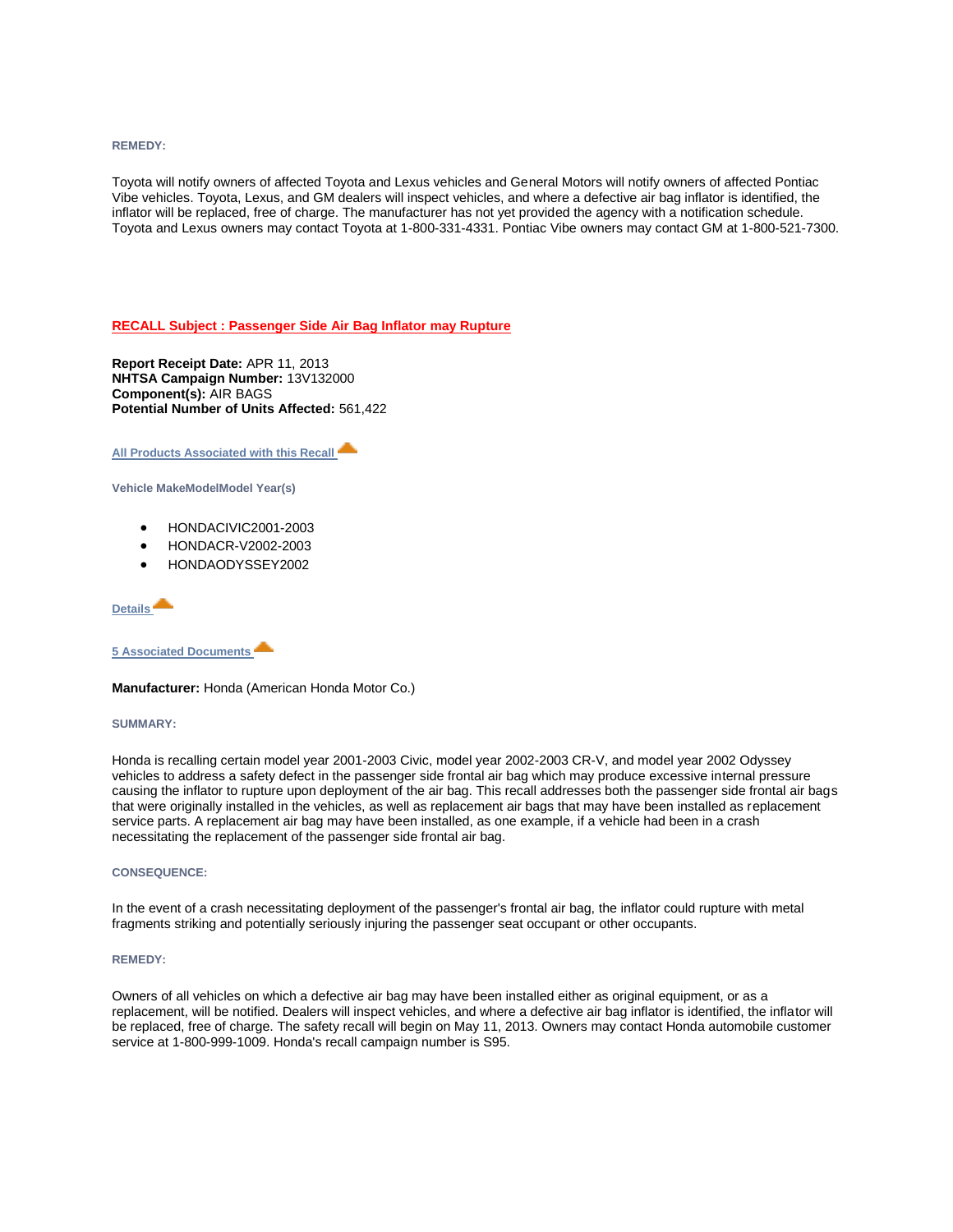# **[RECALL Subject : Passenger Side Airbag Inflator may Rupture](http://www-odi.nhtsa.dot.gov/owners/SearchResults.action?searchType=ID&targetCategory=R&searchCriteria.nhtsa_ids=13V130&refurl=email)**

**Report Receipt Date:** APR 11, 2013 **NHTSA Campaign Number:** 13V130000 **Component(s):** AIR BAGS **Potential Number of Units Affected:** 149

**[All Products Associated with this Recall](http://www-odi.nhtsa.dot.gov/owners/SearchResults.action?searchType=ID&targetCategory=R&searchCriteria.nhtsa_ids=13V130&refurl=email)** 

**Vehicle MakeModelModel Year(s)**

- MAZDAMAZDA62003-2004
- MAZDARX82004

**[Details](http://www-odi.nhtsa.dot.gov/owners/SearchResults.action?searchType=ID&targetCategory=R&searchCriteria.nhtsa_ids=13V130&refurl=email)**



# **Manufacturer:** Mazda North American Operations

## **SUMMARY:**

Mazda is recalling certain model year 2003-2004 Mazda6 vehicles manufactured January 14, 2003, through May 29, 2003; and 2004 RX-8 vehicles manufactured June 25, 2003, through June 30, 2003, to address a safety defect in the passenger side air bag which may produce excessive internal pressure causing the inflator to rupture upon deployment of the air bag.

## **CONSEQUENCE:**

In the event of a crash necessitating deployment of the passenger's air bag, the inflator could rupture with metal fragments striking and potentially seriously injuring the passenger seat occupant or other occupants.

## **REMEDY:**

Owners of all vehicles on which a defective air bag may have been installed either as original equipment will be notified. Dealers will inspect vehicles, and where a defective air bag inflator is identified, the inflator will be replaced, free of charge. The safety recall will begin in May 2013. Owners may contact Mazda Customer Assistance Center at 1-800-222-5500, option #6. Mazda's recall campaign number is 6913D.

# **[RECALL Subject : Parking Brake Cable may allow Truck to Roll](http://www-odi.nhtsa.dot.gov/owners/SearchResults.action?searchType=ID&targetCategory=R&searchCriteria.nhtsa_ids=13V128&refurl=email)**

**Report Receipt Date:** APR 03, 2013 **NHTSA Campaign Number:** 13V128000 **Component(s):** PARKING BRAKE **Potential Number of Units Affected:** 6,574

**[All Products Associated with this Recall](http://www-odi.nhtsa.dot.gov/owners/SearchResults.action?searchType=ID&targetCategory=R&searchCriteria.nhtsa_ids=13V128&refurl=email)** 

**Vehicle MakeModelModel Year(s)**

• DODGERAM 15002013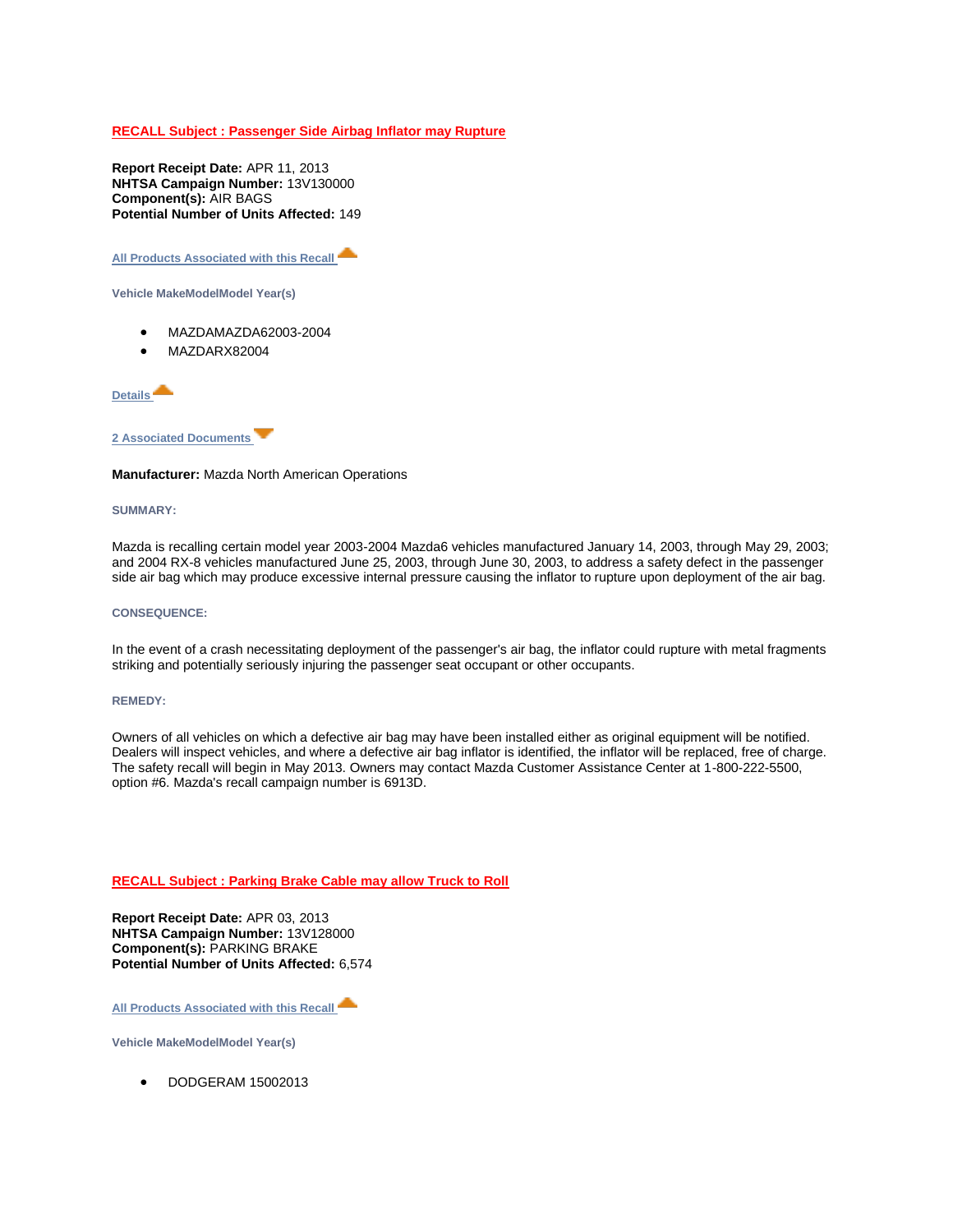

**Manufacturer:** Chrysler Group LLC

# **SUMMARY:**

Chrysler Group LLC (Chrysler) is recalling certain model year 2013 Dodge Ram 1500 vehicles manufactured December 17, 2012, through January 22, 2013. The parking brake cable equalizer was set incorrectly and may not hold the vehicle on a 20% grade. Thus, these vehicles fail to conform to the parking brake performance requirements of Federal Motor Vehicle Safety Standard (FMVSS) No. 135, "Light Vehicle Brake Systems."

## **CONSEQUENCE:**

If the parking brake fails to operate as designed, the vehicle could roll when parked, increasing the risk of a crash.

## **REMEDY:**

Chrysler will notify owners, and dealers will reset the parking brake cable equalizer if required, free of charge. The recall is expected to begin April 12, 2013. Owners may contact Chrysler at 1-800-247-9753. Chrysler's recall campaign number is N22.

**[RECALL Subject : Inoperable Parking Brake](http://www-odi.nhtsa.dot.gov/owners/SearchResults.action?searchType=ID&targetCategory=R&searchCriteria.nhtsa_ids=13V124&refurl=email)** 

**Report Receipt Date:** APR 03, 2013 **NHTSA Campaign Number:** 13V124000 **Component(s):** PARKING BRAKE **Potential Number of Units Affected:** 46

**[All Products Associated with this Recall](http://www-odi.nhtsa.dot.gov/owners/SearchResults.action?searchType=ID&targetCategory=R&searchCriteria.nhtsa_ids=13V124&refurl=email)** 

**Vehicle MakeModelModel Year(s)**

• DODGEDART2013

**[Details](http://www-odi.nhtsa.dot.gov/owners/SearchResults.action?searchType=ID&targetCategory=R&searchCriteria.nhtsa_ids=13V124&refurl=email)**

**[2 Associated Documents](http://www-odi.nhtsa.dot.gov/owners/SearchResults.action?searchType=ID&targetCategory=R&searchCriteria.nhtsa_ids=13V124&refurl=email)** 

**Manufacturer:** Chrysler Group LLC

**SUMMARY:**

Chrysler Group LLC (Chrysler) is recalling certain model year 2013 Dodge Dart vehicles manufactured on November 27, 2012. Some vehicles may have been built with incorrect rear brake calipers, which could result in an inoperable parking brake.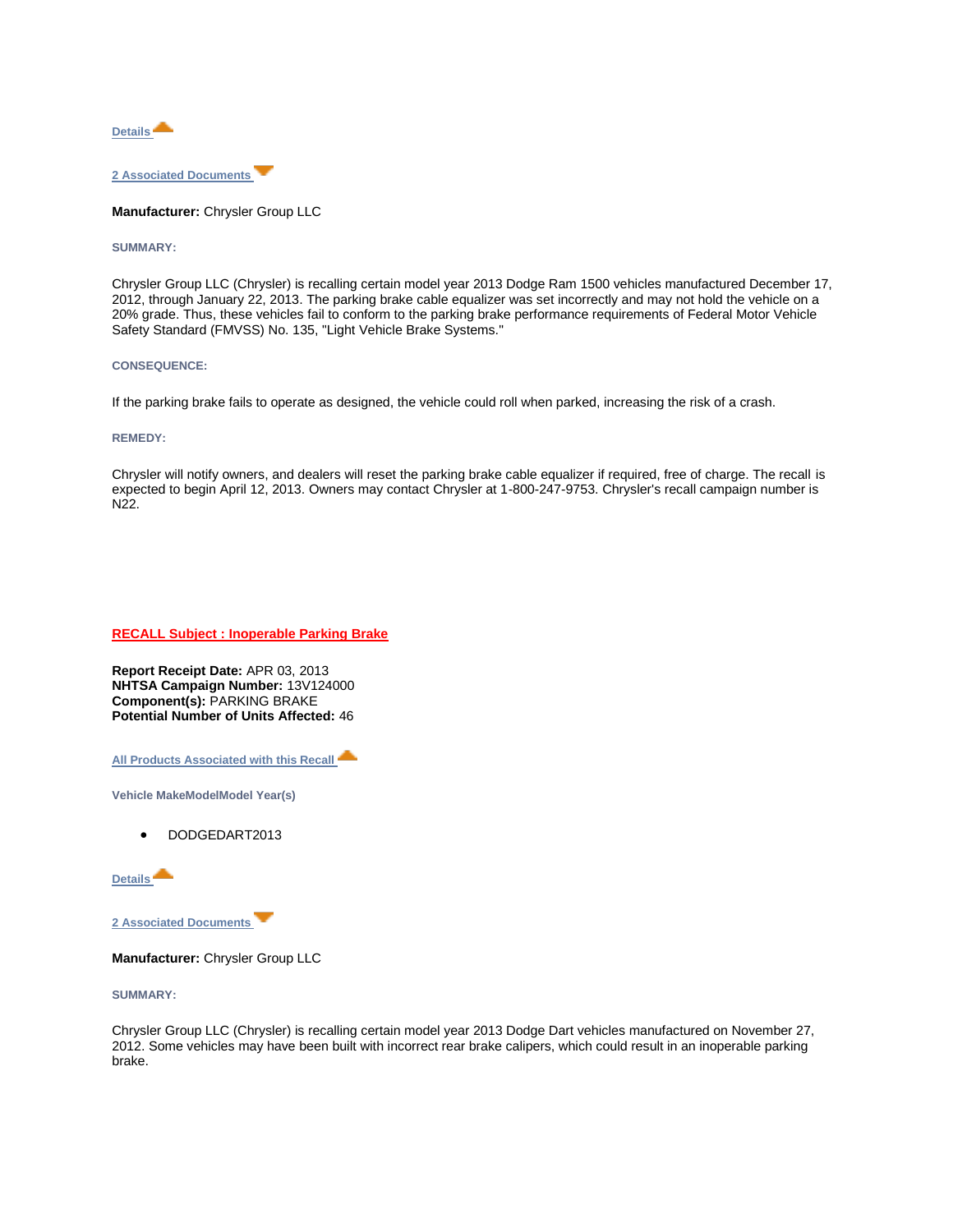## **CONSEQUENCE:**

If the parking brake is inoperable, the vehicle could roll when parked increasing the risk of a crash.

## **REMEDY:**

Chrysler will notify owners, and dealers will replace the affected brake calipers, free of charge. The recall is expected to begin during April 2013. Owners may contact Chrysler at 1-800-247-9753. Chrysler's recall campaign number is N21.

# **[RECALL Subject : Drive Shaft Failure may cause Airbag Deployment](http://www-odi.nhtsa.dot.gov/owners/SearchResults.action?searchType=ID&targetCategory=R&searchCriteria.nhtsa_ids=13V121&refurl=email)**

**Report Receipt Date:** APR 03, 2013 **NHTSA Campaign Number:** 13V121000 **Component(s):** AIR BAGS , POWER TRAIN , STRUCTURE **Potential Number of Units Affected:** 61,409

**[All Products Associated with this Recall](http://www-odi.nhtsa.dot.gov/owners/SearchResults.action?searchType=ID&targetCategory=R&searchCriteria.nhtsa_ids=13V121&refurl=email)** 

**Vehicle MakeModelModel Year(s)**

- DODGENITRO2007-2008
- JEEPLIBERTY2008

**[Details](http://www-odi.nhtsa.dot.gov/owners/SearchResults.action?searchType=ID&targetCategory=R&searchCriteria.nhtsa_ids=13V121&refurl=email)**

**[2 Associated Documents](http://www-odi.nhtsa.dot.gov/owners/SearchResults.action?searchType=ID&targetCategory=R&searchCriteria.nhtsa_ids=13V121&refurl=email)** 

**Manufacturer:** Chrysler Group LLC

**SUMMARY:**

Chrysler Group LLC (Chrysler) is recalling certain model year 2007-2008 Dodge Nitro 4X2 vehicles manufactured March 21, 2006, through March 1, 2008; and 2008 Jeep Liberty 4X2 vehicles manufactured February 15, 2007, through March 1, 2008. The transfer case heat shield may drop down and rub on the drive shaft, weakening it and potentially causing the drive shaft to break.

## **CONSEQUENCE:**

If the drive shaft breaks, a section of it can strike the transfer case tunnel with enough force that the airbag computer will believe the vehicle is in a crash and thus deploy the airbags. Additionally, the drive shaft failure will result in a loss of motive power. Either condition may increase the risk of a crash.

## **REMEDY:**

Chrysler will notify owners, and dealers will add a bracket to support the rear of the heat shield, free of charge. The recall is expected to begin during May 2013. Owners may contact Chrysler at 1-800-247-9753. Chrysler's recall campaign number is N10.